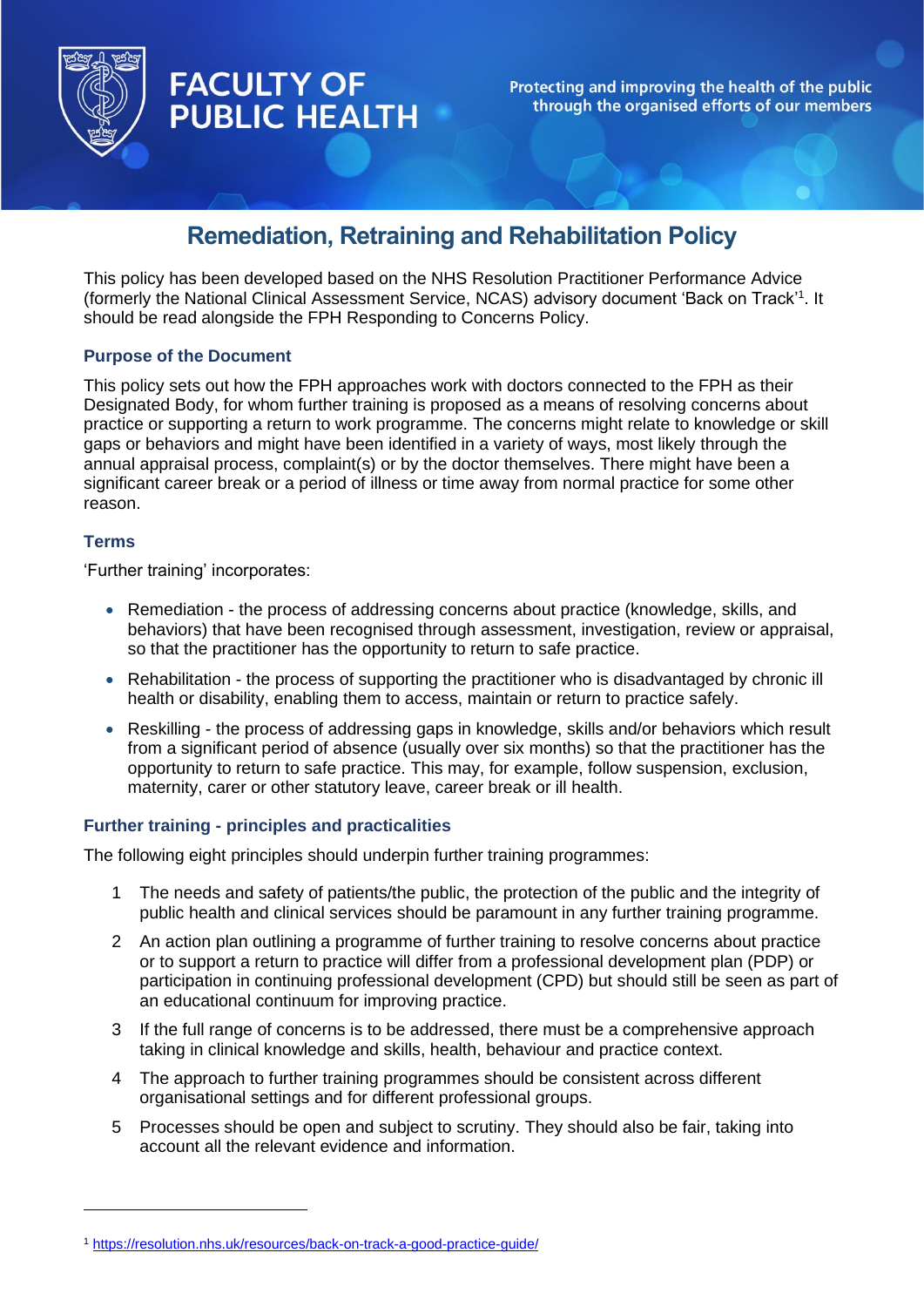- 6 The stress that further training can cause should not be underestimated so personal and professional support should always be offered to practitioners.
- 7 Since success or failure cannot be foreseen, it will normally be appropriate to attempt a further training programme, provided that there is robust monitoring against goals and milestones.

## **Who might need further training?**

Further training may be considered as a means of resolving concerns about knowledge, skills or behaviours in several circumstances. This guide focuses on the needs of three practitioner groups:

- Practitioners whose performance has been identified as a concern through formal processes. A need for further training might have been identified by organisational clinical governance procedures including investigation and ensuing competency or disciplinary action or there might have been regulatory, faculty performance assessment or review.
- Doctors who are themselves concerned about their performance or conduct.
- Practitioners for whom the appraisal process has identified very early signs of difficulties. Further training at this stage may enable the practitioner to stay within the appraisal system without triggering other clinical governance processes.
- Practitioners who have had a significant career/organisational break or other absence from practice. For example, this might have arisen through suspension/exclusion (with or without identified clinical deficiencies), a change in career path, ill-health/maternity/carers leave or other types of statutory leave, or a period working outside the UK. Whether a break is 'significant' will be a matter for judgement, based on specialty, experience, job plan/content, confidence, health and work context. Absence from active practice for six months or more is a reasonable guide, consistent with current college, regulator and health department practice.

#### **Who pays for further training?**

It is the doctor's responsibility to identify funding; the FPH cannot be responsible for funding additional training.

## **What are the doctor's responsibilities?**

Established adult learning theory suggests that there will be more chance of success if the practitioner is able to engage with the process, develop and own an action plan, participate in the agreed interventions and provide the agreed supporting information/evidence (such as audits, reflective learning logs, certificates of completion of continuing professional development etc.). NCAS report that active engagement in programme development is rarely achievable without considerable support for the doctor involved. They often feel disempowered, cornered and paralysed by the processes they have been through. The task feels too enormous and they cannot see a way through the difficulties. That said, through the life of the further training programme it is the practitioner's responsibility to engage with the process and demonstrate progress against the milestones defined in the action plan. It is therefore essential for the practitioner to address disengagement. With the support of an experienced, neutral and objective facilitator such as a mentor and with the practitioner accessing other appropriate advice,

## **What are the responsibilities of the FPH**

It should be noted that FPH does not offer or fund remediation services, nor does it organize training on public health topics for re-skilling or development. However, it is possible for a doctor to access further training or development with an external body. FPH does allow for the provision of advertisement of external training events through the monthly e-bulletin. Training events can be found with training providers and can be counted as development for a PDP/appraisal.

The doctor and their employer/contracting organisation has responsibility for patient/ public safety. In fulfilling the responsibility of a Designated Body, the FPH will take the lead in drafting, implementing and monitoring the agreed action plan. The FPH RO will work with the doctor and